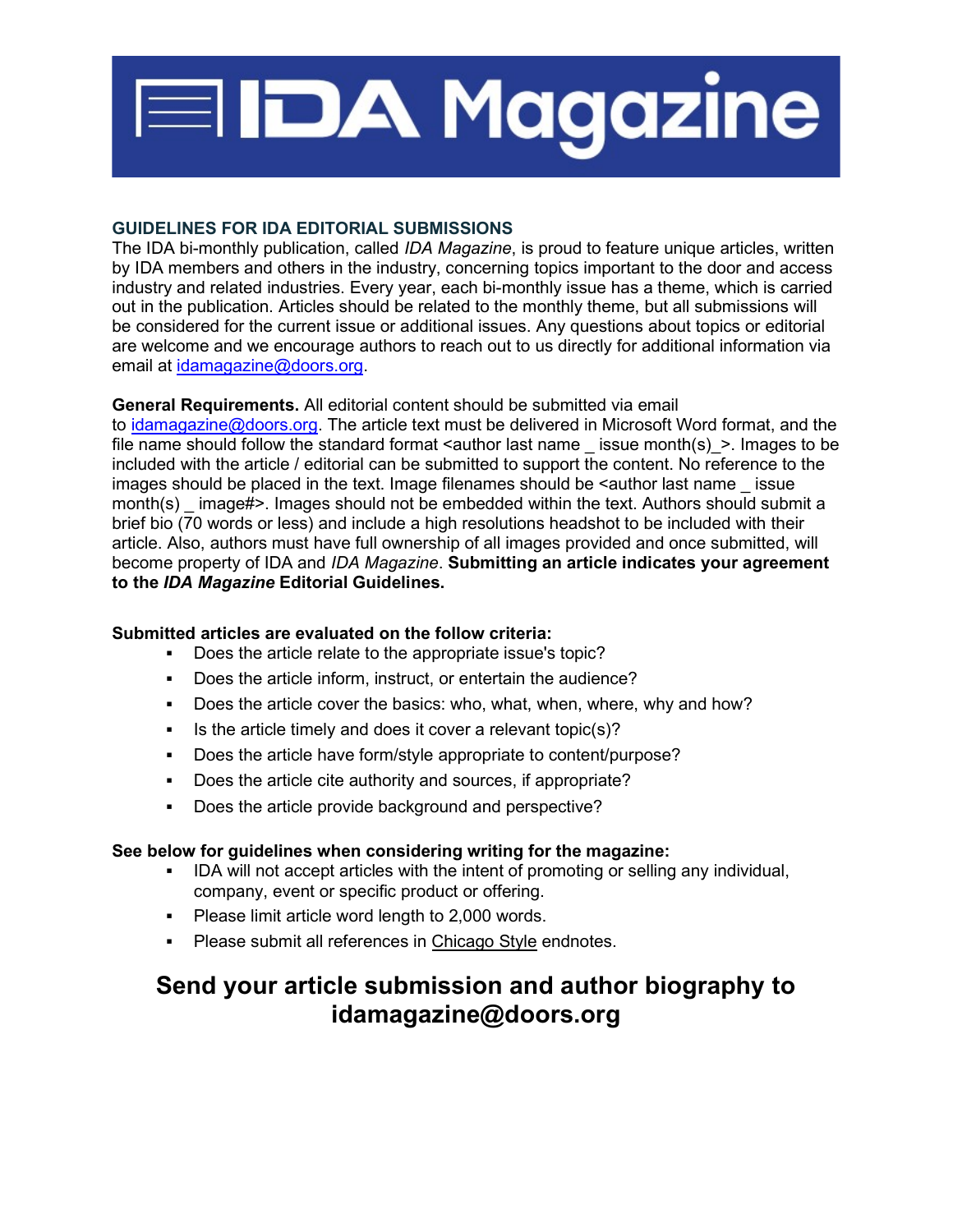# **EIDA Magazine**

## POLICIES AND SUPPORTING MATERIALS

Ownership of Editorial. Articles submitted for publication become the property of the International Door Association (IDA). They may not be published or reproduced in whole or in part without the written permission of IDA.

Determination of Content. All advertising, features, articles, editorial, etc. will be reviewed by IDA and final determination of inclusion is solely up to IDA. All editorial content may be edited by IDA prior to inclusion and authors will have the ability to review for accuracy. All content submissions are edited for length and content with the intent to create a brief, accurate, timely, unbiased, and interesting publication. We apply these rules equitably and avoid the appearance of favoritism to any product or company. Our purpose is to educate, not promote. Please omit specific product and/or company mentions and only discuss innovations in terms of generic advances. IDA will not publish any content that appears to be advocating or opposing a specific product, event, company, or technology. When citing statistics, facts, reports, and sources please include a link for reader reference.

Permission to Reproduce Published Material. Permission to reproduce any material published by IDA must be obtained from the IDA Headquarters at idamagazine@doors.org.

Editors and Publisher Waiver of Responsibility. Statements and opinions expressed in the editorial are those of the authors and not necessarily that of the editors or publisher. The editors and publisher disclaim any responsibility or liability for published material.

## SUBMISSION OF ARTICLES / EDITORIAL

All articles / editorial should be submitted via email to idamagazine@doors.org before or by EOD for the editorial due date listed on the editorial calendar.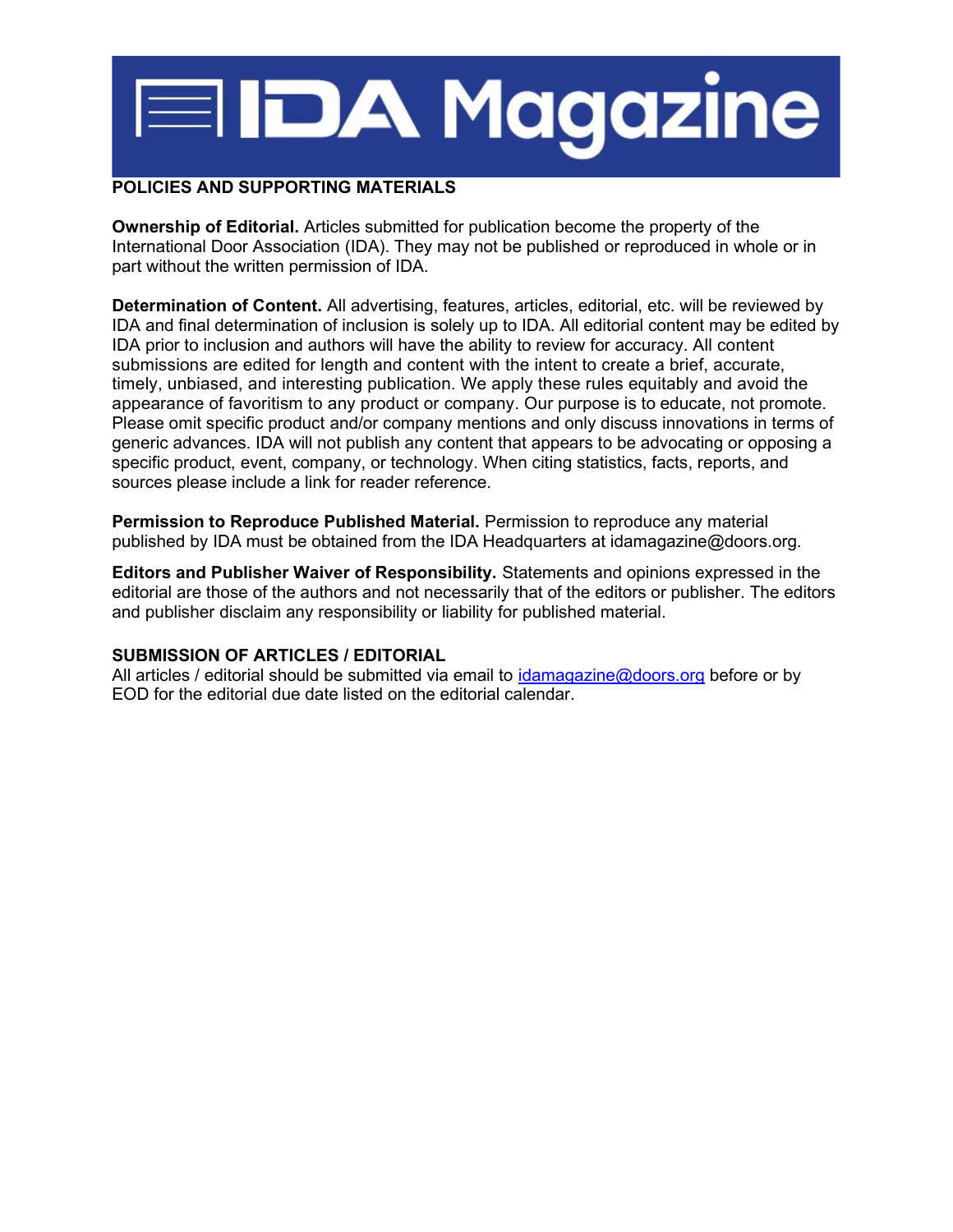

# 2022 IDA MAGAZINE EDITORIAL SCHEDULE

January/February 2022: Advocacy & Codes / What's Happening in the World / EduCon Re-cap

- Call for Authors: Weekly Update 10/12
- Press Release Cutoff: Monday, November 15, 2021
- Author Due Date (to Julia): Monday, November 15, 2021
- Advertising Due Date: Monday, November 15, 2021

March/April 2022: Pre-IDAExpo+ 2022 / Top 100 Dealers Listing

- Call for Authors: Weekly Update 12/14
- Press Release Cutoff: Monday, January 10, 2022
- Author Due Date (to Julia): Monday, January 10, 2022
- Advertising Due Date: Monday, January 10, 2022

May/June 2022: IDAExpo+ / Product Innovations & Trends / Garage Door Safety Month

- Call for Authors: Weekly Update 2/15
- Press Release Cutoff: Monday, March 21, 2022
- Author Due Date (to Julia): Monday, March 21, 2022
- Advertising Due Date: Monday, March 21, 2022

July/August 2022: Post-IDAExpo+ 2022 / Awards & Scholarships / Expo+ Photos

- Call for Authors: Weekly Update 4/12
- Press Release Cutoff: Monday, May 16, 2022
- Author Due Date (to Julia): Monday, May 16, 2022
- Advertising Due Date: Monday, May 16, 2022

September/October 2022: Technicians and Installation / EduCon or other Education

- Call for Authors: Weekly Update 6/14
- Press Release Cutoff: Monday, July 18, 2022
- Author Due Date (to Julia): Monday, July 18, 2022
- Advertising Due Date: Monday, July 18, 2022

November/December 2022: Scholarship and Education

- Call for Authors: Weekly Update 8/16
- Press Release Cutoff: Monday, September 12, 2022
- Author Due Date (to Julia): Monday, September 12, 2022
- Advertising Due Date: Monday, September 12, 2022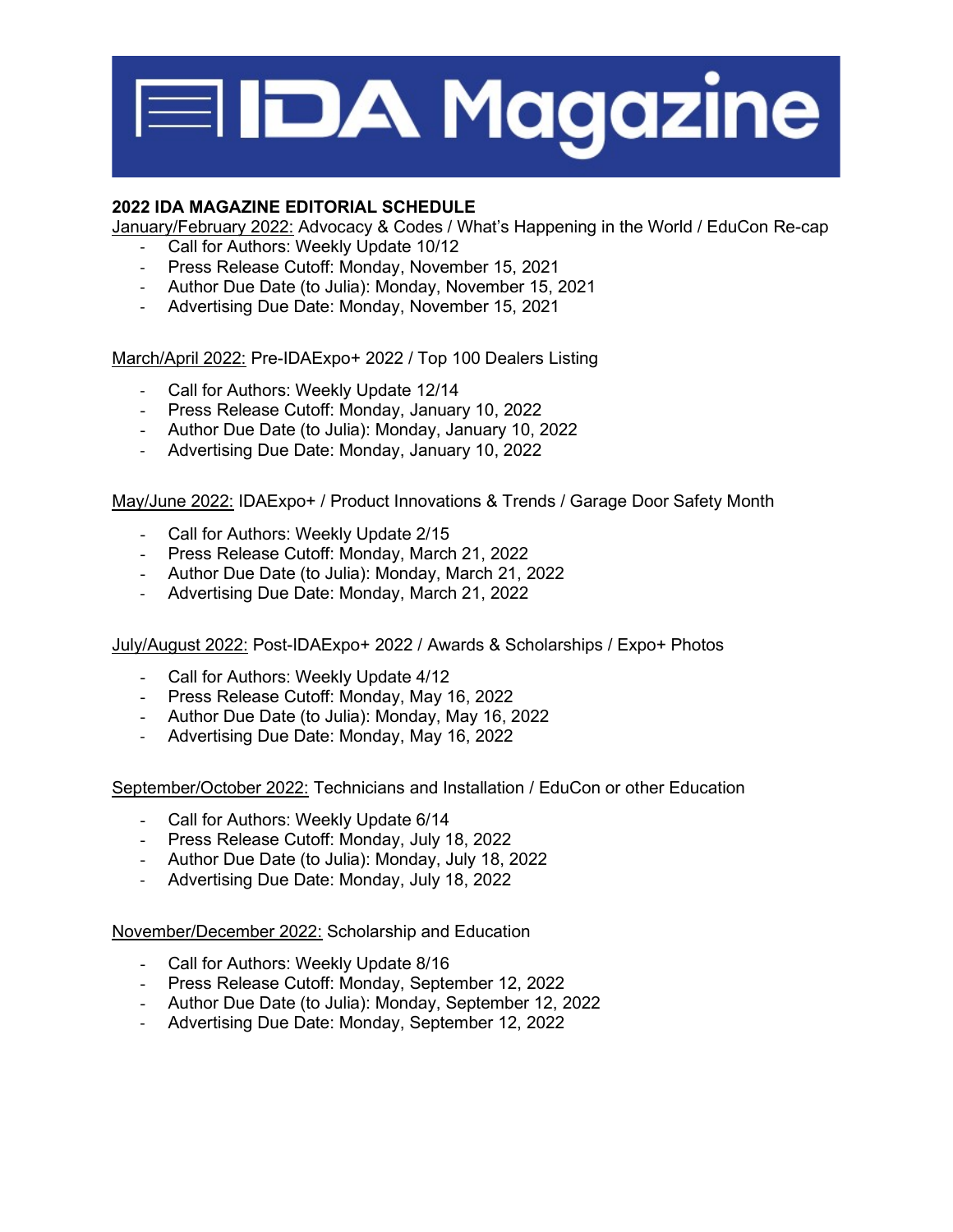

#### PRESS RELEASES – TO BE INCLUDED IN IDA MAGAZINE

Has your company recently sent out a press release? You can send the following types of press releases to us for free publication in our magazine. Please send via email to idamagazine@doors.org. Acceptable submissions include:

Moving Up - Make sure your customers know when you have had personnel changes. Announce promotions, retirements, territory changes, etc. in this section. Readers want this information, and your employees will feel good about it as well.

Product News - This may be the most well-read section of the magazine and is available for your use at no charge. Announce new products, technical data, color changes and any other product information you would like to share. We happily accept your photos, charts, and graphs to enhance your announcement.

Industry News - Have you opened a new facility? Are you celebrating a company anniversary? Are you planning an Open House? Use the Industry News section to provide information that would be of general interest to the industry. Again, photos are welcomed.

IDA will publish submitted press release memorial items in the Industry News section, when submitted within the parameters of the editorial guidelines. IDA may include expanded content of individuals who have served on the IDA Board of Directors or those who have made an extraordinary impact of the door industry.

Literature News - If you have recently released new literature, including catalogs, brochures, product sheets or even launched a new web site, make sure those who need to know find out. When sending your announcement, be sure to include a sample of the literature and we will give the readers a glimpse.

#### Press Release Policy

IDA magazine does not publish press releases pertaining to the appointment of dealerships, distributorships, events or franchisees of product and/or service providers. The publication reserves the right to edit, publish, or refuse to publish press releases.

#### Press Release Requirements

All press releases must be submitted as a Microsoft Word document. Photos supplied should be high-resolution (not copied from a web page). Word count should be 100-200 max. IDA Magazine reserves the right to edit press releases to fit the magazine content.

#### CLASSIFIED ADS - FOR IDA MAGAZINE AND IDA WEBSITE

"Positions wanted", "positions available", and "miscellaneous for sale" ads (maximum 50 words) are billed at a rate of - IDA members \$100, non-members \$150 per issue.

Payment to be submitted with ad copy. Advertisements will be placed in the classified section of IDA Magazine and on the IDA website for the timeframe of the IDA Magazine issue. No prices